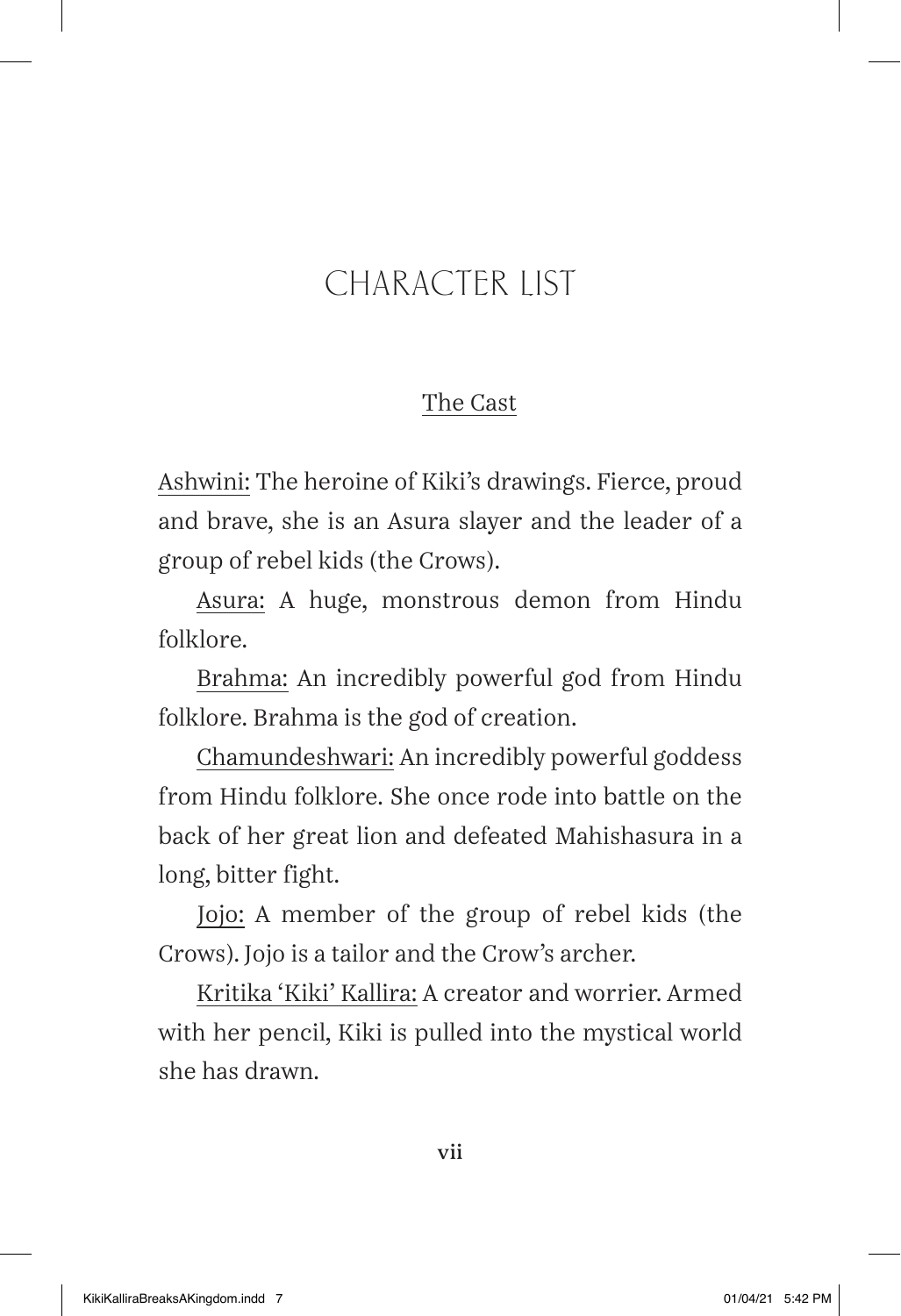Lej: A member of the group of rebel kids (the Crows). Lej finds whatever the Crows need, whatever it takes.

Mahishasura: The cruellest and most powerful of all the Asuras. He is a buffalo demon and the king of Asuras. No god or man can kill him. He has been banished to a realm between worlds (the Nowhere Place).

Pip: A member of the group of rebel kids (the Crows). When Kiki was little, Pip was her imaginary friend and companion on endless adventures. Pip is the very first of Kiki's creations.

Samara: A member of the group of rebel kids (the Crows). Samara *loves* books and does research for the Crows.

Simha: Chamundeshwari's enormous, talking lion. He is a fighter and a fusser and drinks tea out of a ludicrously tiny cup. Simha means 'lion' in Kannada – a language spoken in several regions of South West India.

Suki: A member of the group of rebel kids (the Crows). Suki is the Crow's apothecary.

Vishnu: An incredibly powerful god from Hindu folklore. Vishnu is the god of preservation.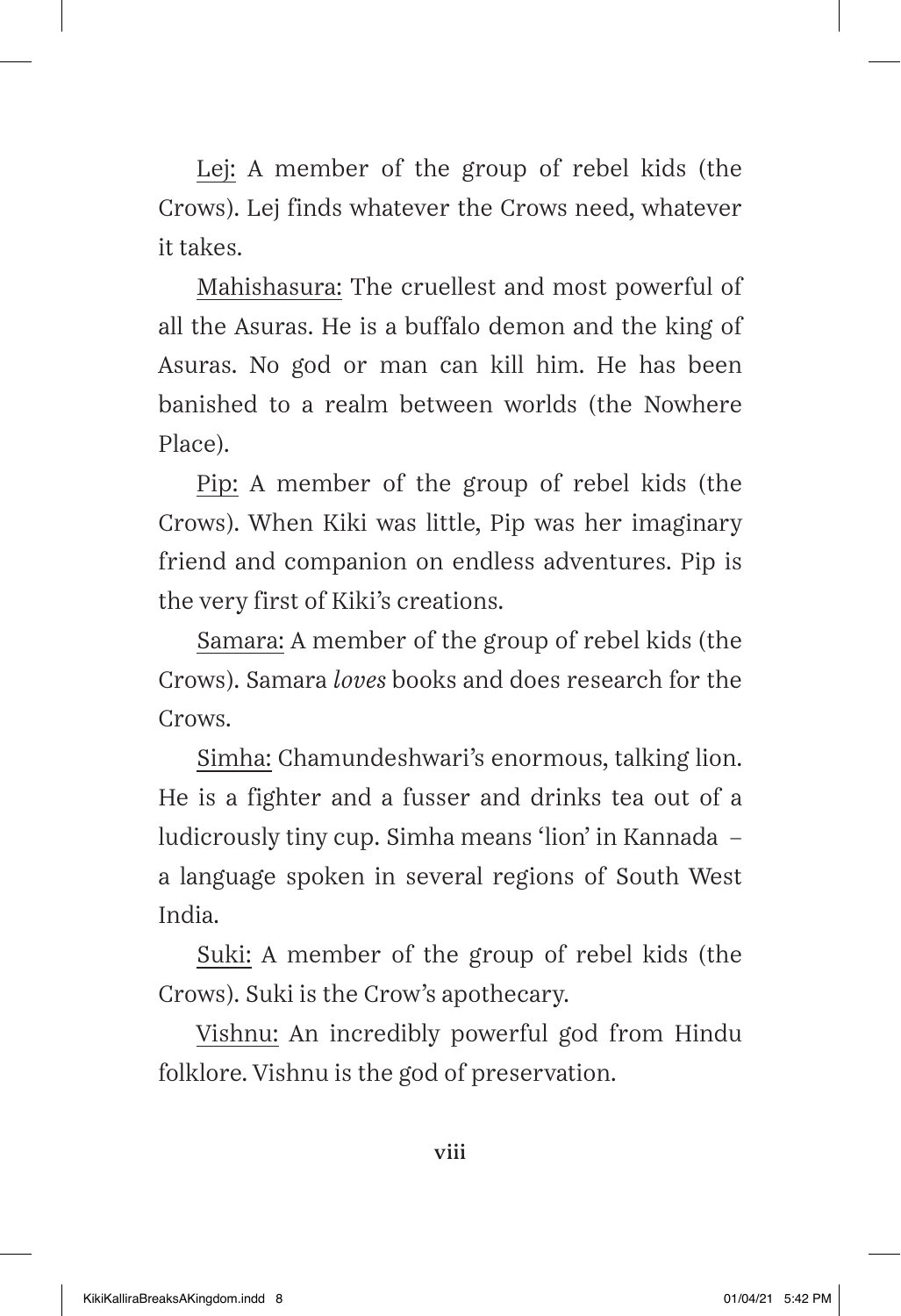1 I

I had absolutely, definitely killed my mother.

OK, maybe not *definitely*, but I was pretty sure of it. Like ninety per cent sure. Maybe eight-five.

It all depended on whether I had locked the front door when I left our house earlier today, and no matter how hard I tried, I couldn't remember if I had. And if I *hadn't*, well, then there was a very good chance that Mum, who had been repainting the kitchen cabinets when I left, had since been murdered by a burglar.

Or had been eaten by an opportunistic goose, which only sounds ridiculous if you haven't met the geese that live in London.

The day hadn't started on such a tragic note. It was a hot July, and school had just finished for the summer, so I left home right after lunch to meet my best friend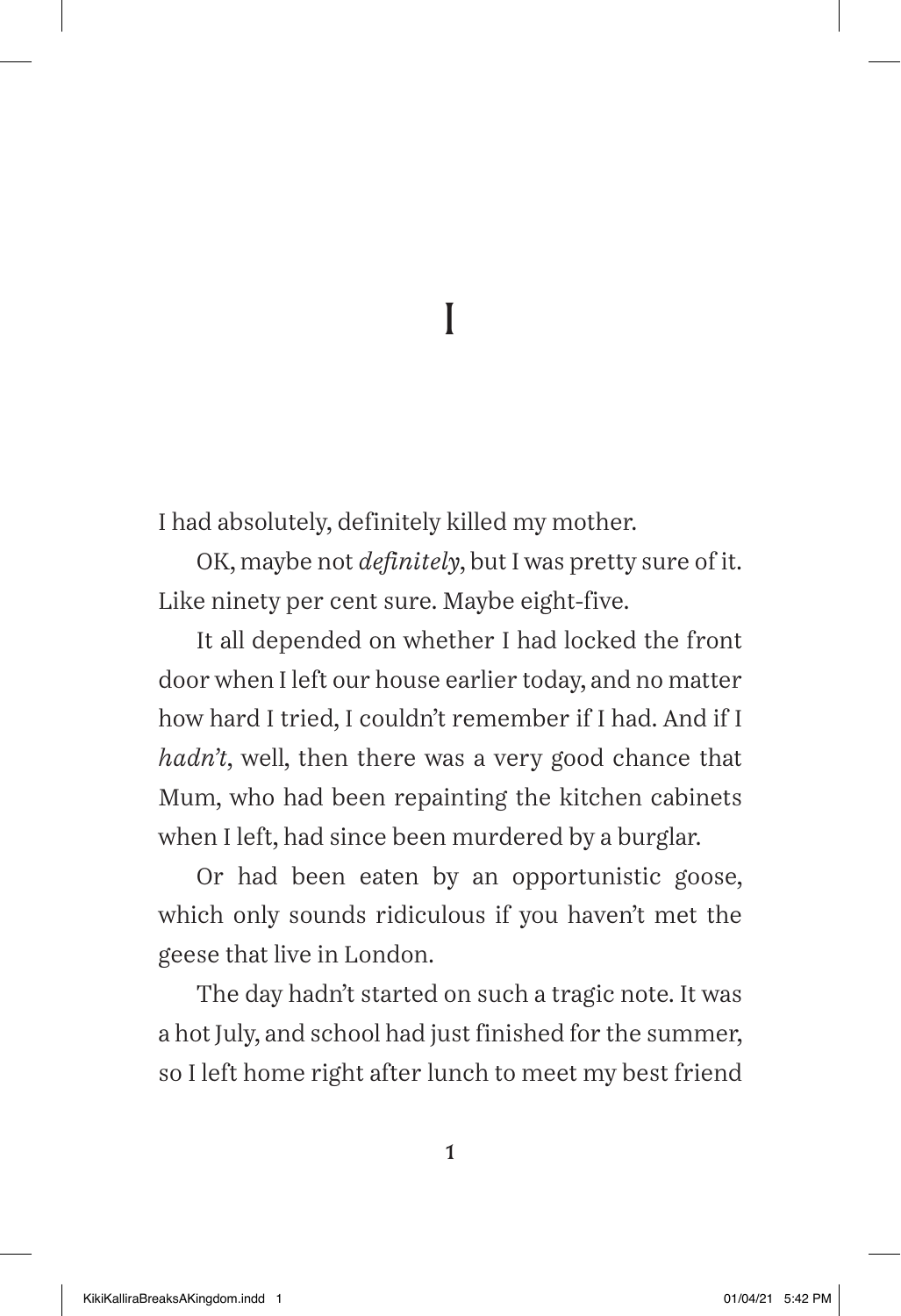Emily, her little sister Tam and two of Tam's friends. We took the bus halfway across the city to one of those pop-up amusement parks that always appear in the summer. We'd planned it for weeks and it was awesome at first. We had eaten ice creams in the sunshine, taken turns go-karting and tried to win those giant cuddly teddy bears.

We had just joined the queue for the Ferris wheel when Tam said something about a locked room in a mystery book she was reading, and it had suddenly occurred to me that I couldn't remember if I'd locked my front door.

Now I bit restlessly on the end of my thumb and screwed my forehead up as I tried, once *again*, to remember. I could picture myself stepping out of the front door, and I could kind of picture myself putting my silver key in the silver keyhole in the door, but was I remembering that from *today* or was I just remembering it from the gazillions of *other* times I had locked the door?

'Kiki?' Emily gave me a gentle jab with her elbow. 'You OK?'

I nodded and tried to concentrate on what she and the others were saying, but all I could think about was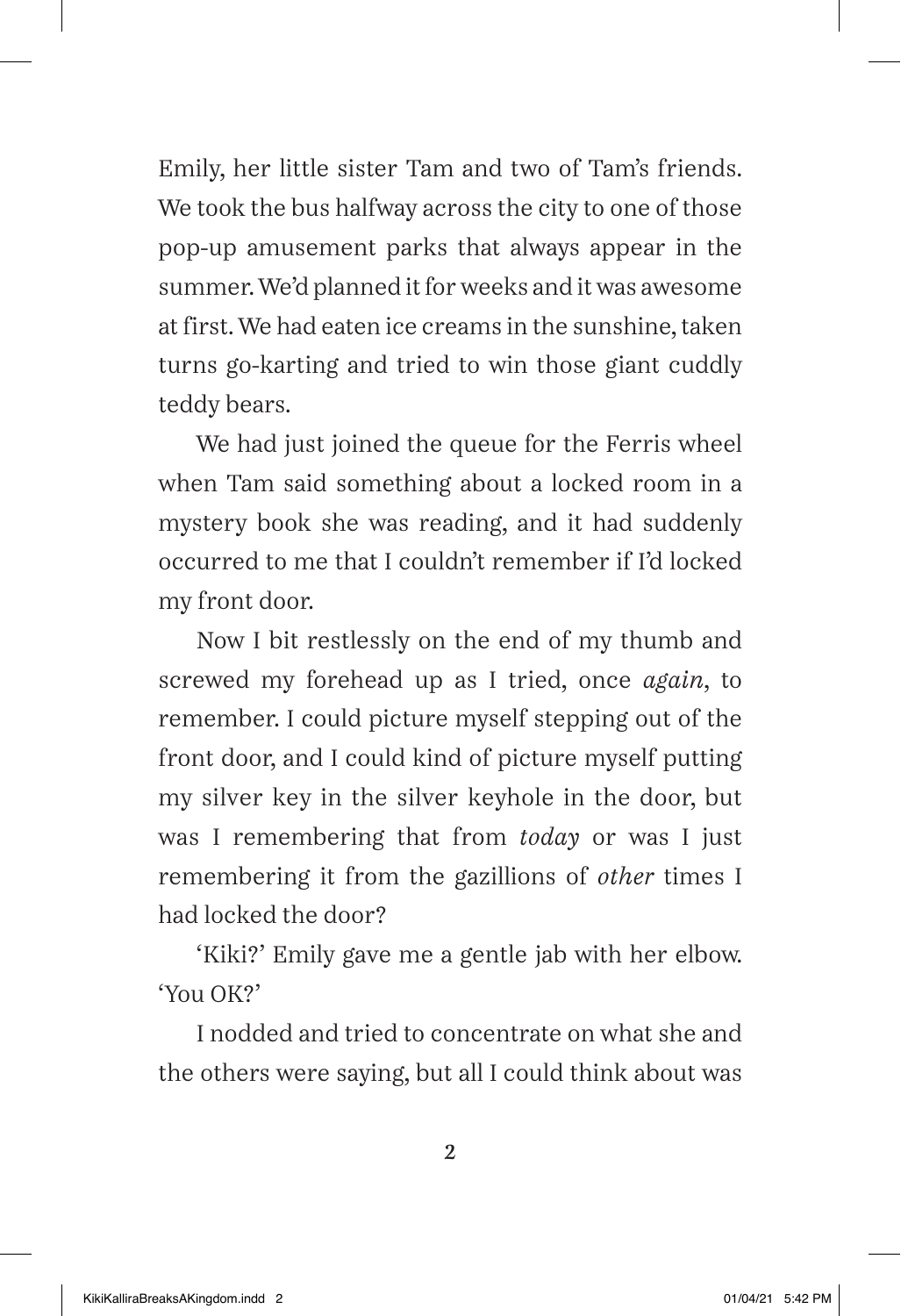the front door of my house. As far as I was concerned, the sequence of hypothetical consequences of an unlocked front door went something like this: burglar (or goose) sees unlocked front door; burglar (or goose) can't believe their good luck; burglar (or goose) bumps into Mum while attempting to loot the kitchen; and then, inevitably, burglar (or goose) murders (or eats) Mum.

Emily's eyes moved to my hand, and she watched with concern as I mauled my thumbnail. 'You're not OK,' she said, and lowered her voice so that Tam and Tam's friends wouldn't hear her. 'What's up?'

If it had been anyone other than Emily or Mum, I would have lied and pretended I felt sick or had a headache or something, but it *was* Emily, so I told her the truth.

And because she was Emily, she listened to me and then she nodded. 'And it won't matter if I tell you that your mother's death by goose is extremely unlikely, will it? Because once it's in your head, you can't get it out?'

She knew me so well.

'I should go home and check the door,' I said. Shame, anger and frustration made me grit my teeth.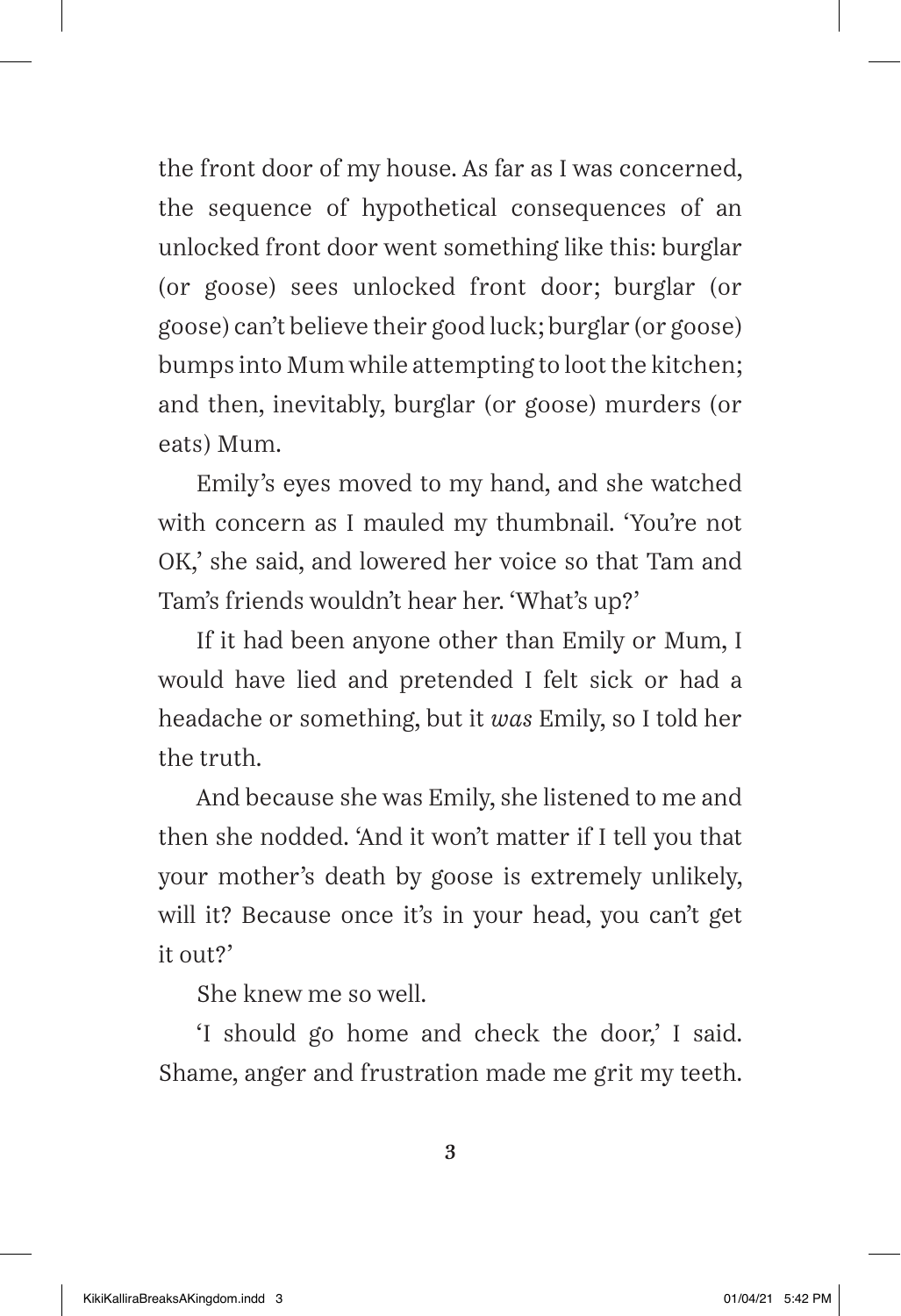'If I don't, I'll just spend the rest of the day worrying about it'

'OK, I'll come with you.'

'No!' I said at once. 'Stay. I'll just feel worse if you leave, too.'

Emily hesitated, but then she said, 'My mum's making Chinese chicken stew for dinner tonight. Come over and eat with us?'

'Chinese *ginger* chicken stew?' I asked, perking up. Emily grinned. 'Yep.'

So after promising her that I would go to hers for dinner, I left the park in slightly better spirits. On the bus ride home, I pulled my feet up on to the seat, took my overstuffed sketchbook out of my backpack and sketched a quick doodle of the Ferris wheel. I drew Emily's tiny delighted face peeping out of the car at the very top, and then mine next to hers. I giggled to myself as I added a gull in the sky above us, pooping on Emily's head. She'd love that when I showed her later.

I lowered my pencil and just looked at the sketch for a moment. Seeing the miniature version of me looking so happy on the Ferris wheel made me feel a little like I hadn't missed out after all. And on top of that, the twenty minutes I had spent on the sketch was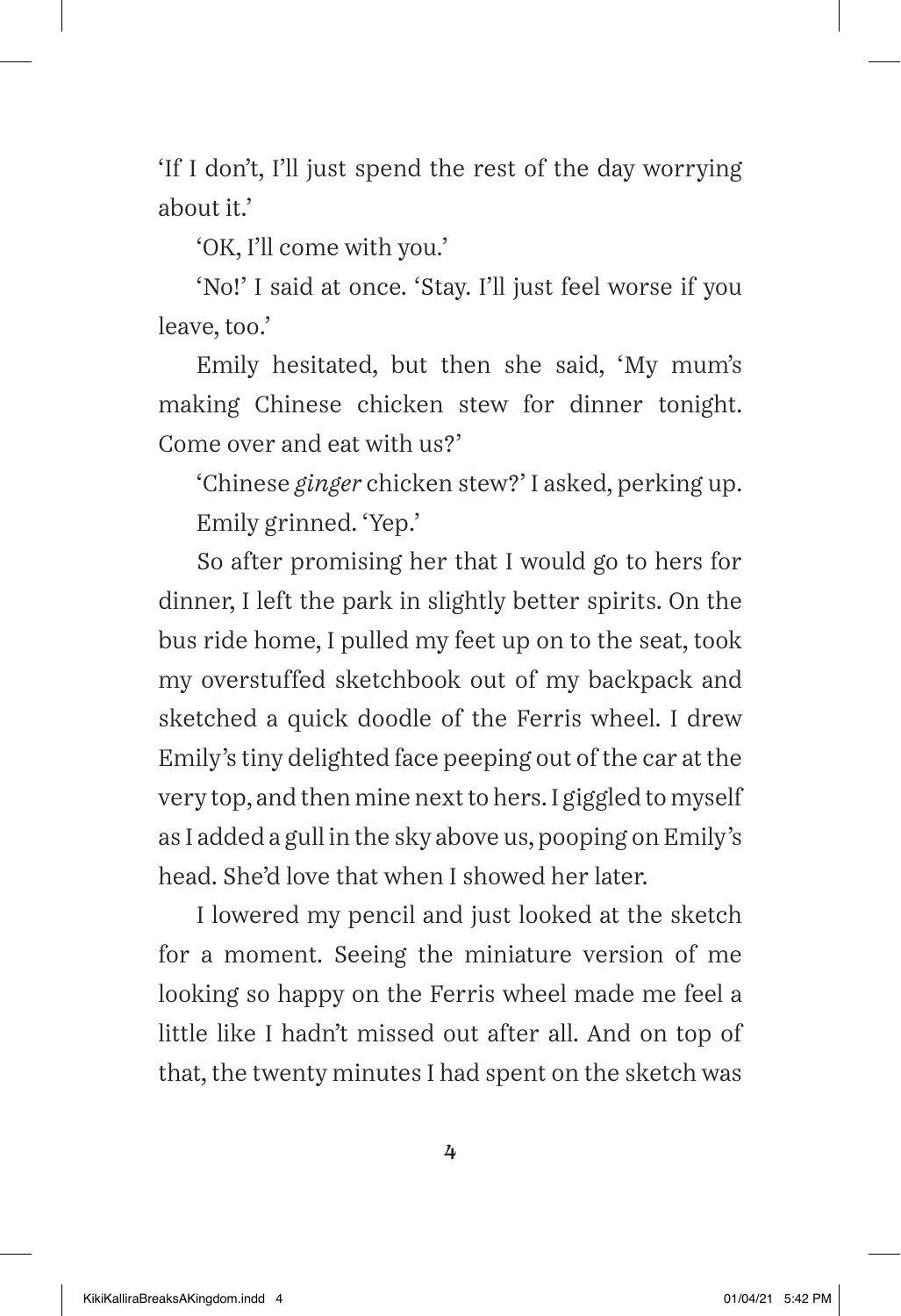twenty minutes I hadn't been thinking about my front door.

But when I got home and discovered that the front door *was* locked, all the warm, fuzzy feelings the doodle had given me dissolved as quickly as a lump of sugar in hot tea. I could see my blurry reflection in the panes of frosted glass in the door, so I just glared at her, the other me. I was furious with myself. I'd left a fun day out with my best friend because I hadn't been able to stop obsessing about a *door*.

I let myself into the house quietly, resisting the temptation to slam the door in question. I could have gone back to the amusement park, I suppose, but then Tam and her friends would think I was even stupider than they probably already did.

As far as I could tell, becoming obsessed with a stray thought or fear, to the point that I couldn't *not* act on it, was not something most people did. But I couldn't help it. I knew I had been all sunshine and fearlessness when I was little, but at some point, anxiousness had crept up on me. I got twitchy about all sorts of stuff now. I worried the spider that ran under the floorboard would reappear on my pillow. I worried a shark would sneak into my school's swimming pool (and, yes, I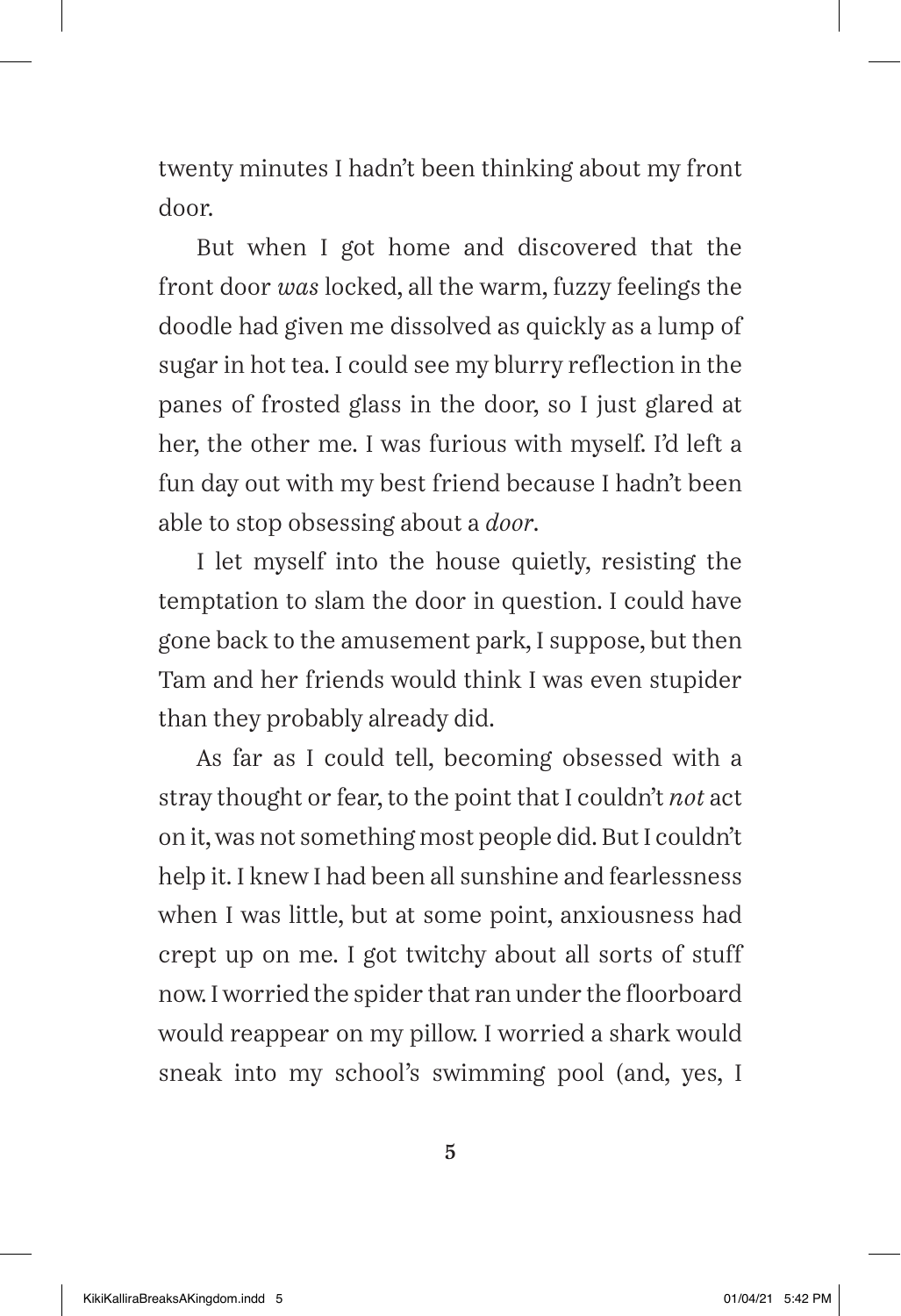*did* actually know how absurd that sounded, but I worried about it anyway). I worried that a random, inconsequential thing I had said three days before was actually quite a stupid thing to say, and maybe everyone who heard it was now convinced *I* was stupid. I worried that Mum wouldn't come home one day. I worried that one of us had forgot to close the kitchen window before bed—

And so on.

I guess it wouldn't be so bad if all I did was feel anxious for a little while, but that was never the end of it. Nope. I had to *do* something about it, or else I would never be able to get the worry or thought out of my head. That didn't matter so much when it was stuff like the spider, because Mum would come to my room, find it, and poof! The worrying would stop, just like that. But sometimes it wasn't quite that easy. Sometimes it was a lot harder to get my brain to be quiet again.

As I hung my backpack up on the hook in the hallway, the faint smell of paint and the sound of happy pop music drifted out of the kitchen, followed by Mum's perfectly alive voice: 'Kiki? Is that you?'

I stuck my head in the kitchen, where she was painting the last of the cupboards. There were yellow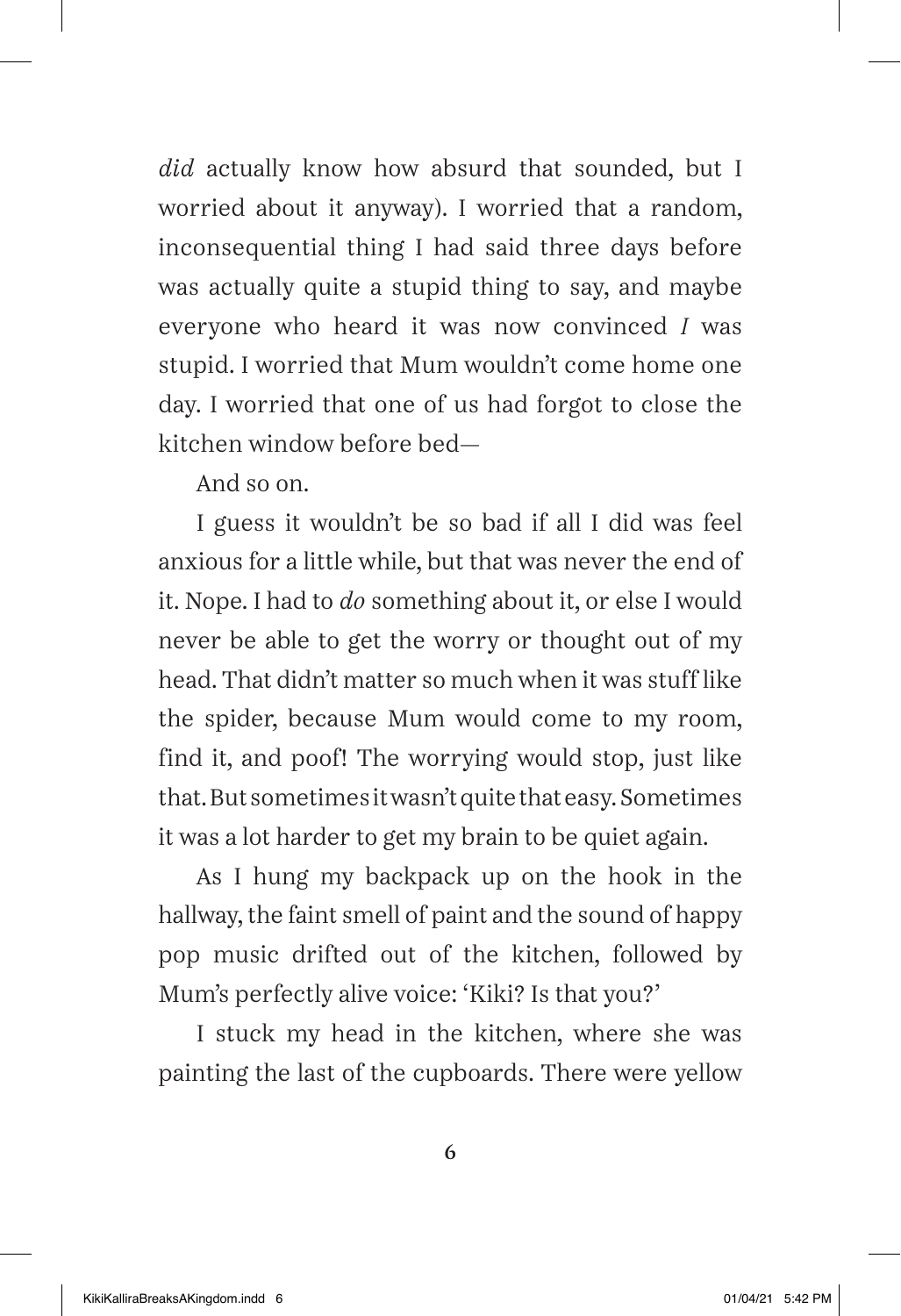splatters on her clothes, her hands, even on her dark hair, which was exactly like mine apart from the fact that hers was cut below her chin in a pretty bob and mine was longer and almost always up in a ponytail. I would have liked a bob, too, but I knew that if I didn't have my hair pulled away from my face and hands, I would never stop fidgeting with it, tucking it behind my ears, twirling it around a finger, all that. I already bit my fingernails every time I saw even a little of the white end-part grow back, so I really didn't need another distracting bad habit.

'You look like lemon pie,' I informed my mother, giggling. I snatched her phone off the counter and took a photo of her.

'Horrid thing,' she said affectionately. '*You* picked this colour.'

'It's nice on the cupboards, but pretty weird on a human.'

With a look in her eye I could only describe as evil, she flicked the wide paintbrush in my direction. I squealed as splotches of cold yellow paint sprayed my cheek and shoulder.

'You're right,' she said, grinning, 'it *does* look pretty weird on a human.'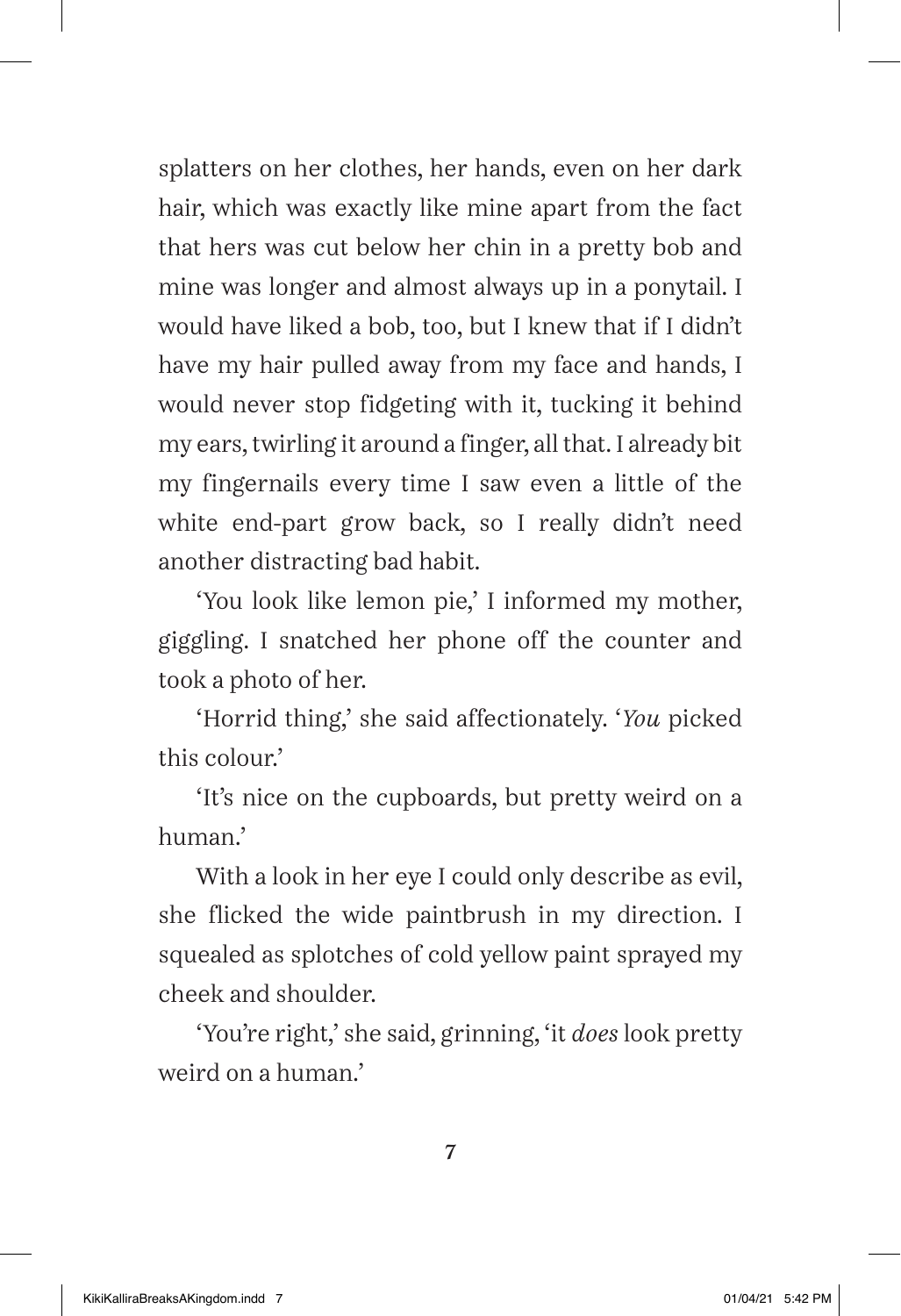She was the actual worst. I grinned back.

'So,' she went on, tossing me a tea towel to dab the paint off my face, 'why are you back so early?'

'Oh, I couldn't remember if I'd locked the front door and I was pretty sure you'd been eaten by a goose, so I came back to check.'

It was the truth, but I said it cheerfully, like it was silly and funny. Mum knew about the anxiousness, the obsessions, the need to *do* something. She was always nice about it and never made me feel bad, not even that time last year when I woke her at four in the morning by leaning over her to make sure she was still breathing. She just said, 'Well, I used to do it to you when you were a baby, so I guess this is payback,' and let me sleep in her bed for the rest of the night.

But I didn't think Mum knew just how bad it was for me. I had never told her, so how could she? It wasn't that I didn't want to. I just didn't want to worry her.

And I guess maybe I also didn't want to tell her because that would make this A Big Deal. A Giant Something. I didn't want it to be Something. I wanted it to be Nothing; irrelevant, unimportant. I wanted it to be a Nothing that didn't disrupt my life, or make me unhappy, or turn me into someone I didn't even know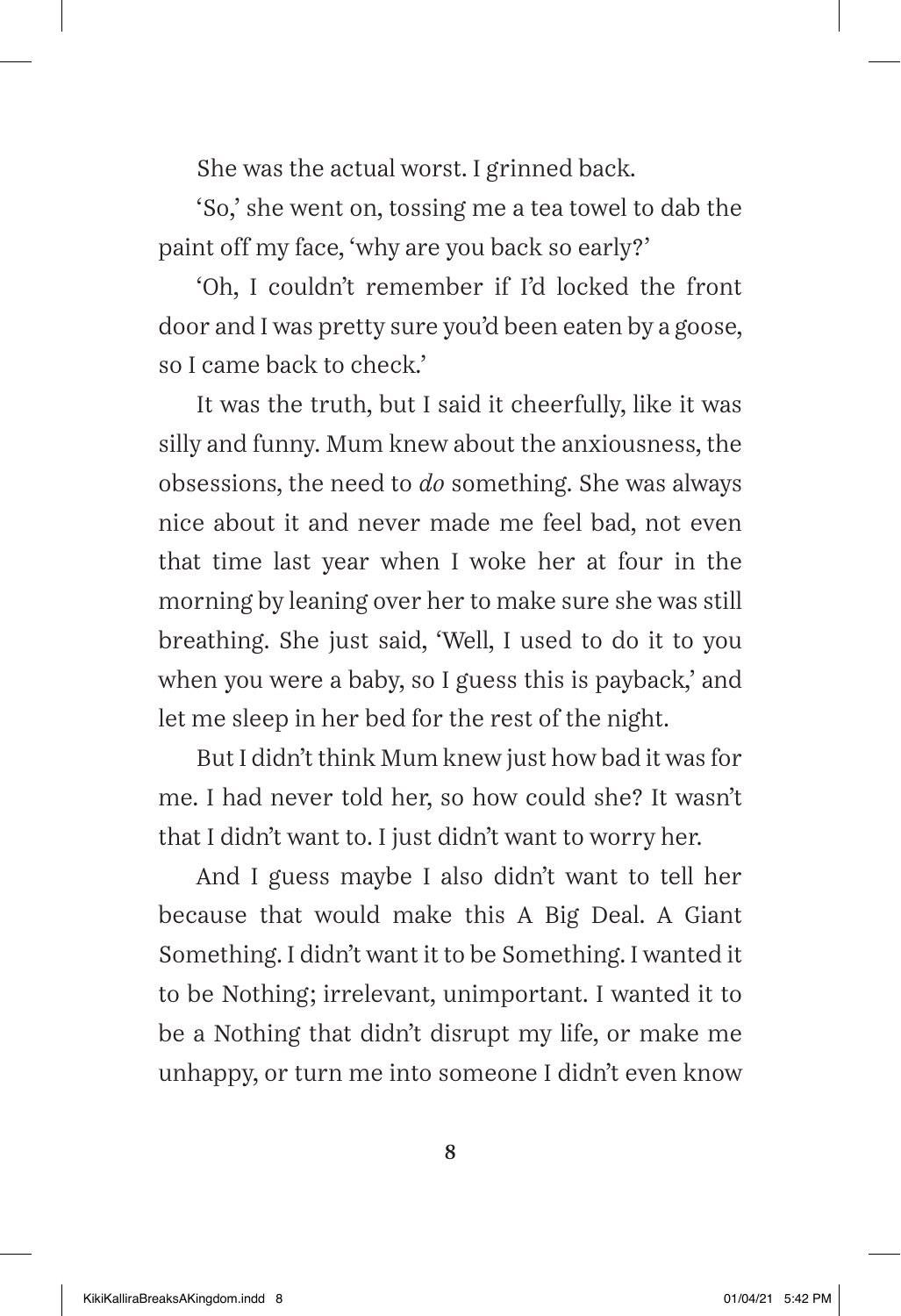any more. A Nothing so unimportant, it would go away very soon, and I'd get the sunshiny version of me back.

Now, narrowing her eyes at me, Mum ignored my nonsense about geese and cut right to the important part: 'You were so worried about whether you'd locked the front door that you left your friends early and came all the way back?'

I didn't want to lie to her, so I tiptoed around it by saying, 'Well, and I felt a little sick. It was really hot.' Both true.

'Kiki—'

'Oh!' I said excitedly, shamelessly interrupting her before the conversation became Something. 'You'll never believe what Emily told me today! Her mum is going to have another baby.'

Just like that, Mum was distracted. It was cool that Emily was going to have a baby brother or another sister, but I wasn't really all that interested in babies. Mum, on the other hand, *loved* babies. I was pretty sure she'd have had at least five of her own if my dad hadn't died before I was born.

'A new baby!' Mum cooed. 'Hand me my phone, will you, duckling? I'll text Mei and see if she needs anything.'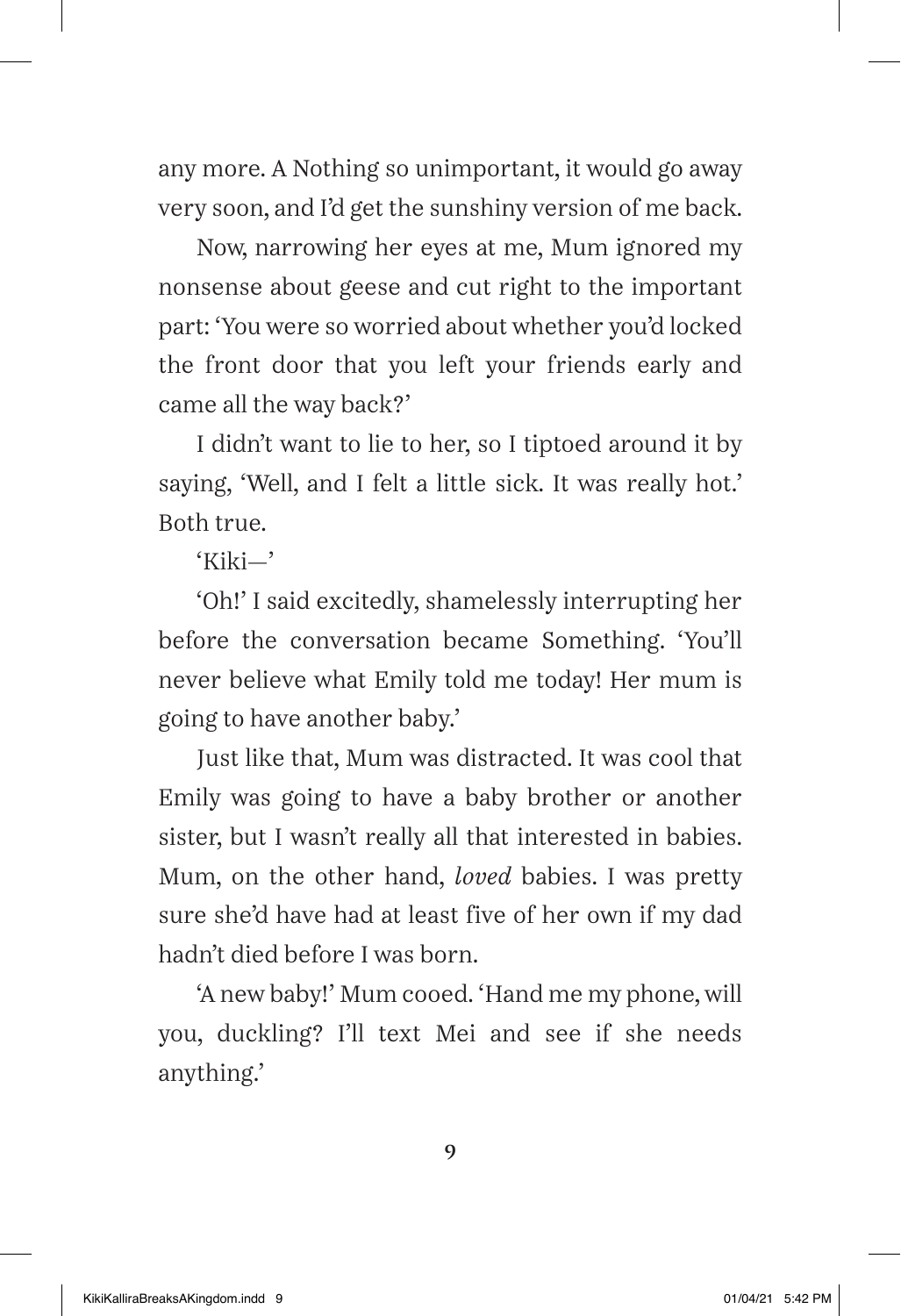'Can I look through your stash of blank notebooks while you're on the phone? I've run out of space in my sketchbook.'

'Yes, of course.'

I left her excitedly tapping out a text to Emily's mum, and went upstairs to the room Mum used as her home office. She worked in animation, so she usually went to a studio to work with a team of other animators on a project, but she also did some teaching and tried to work from home whenever she could. Which meant her home office got a lot of use and was filled with student essays, storyboards, piles of research materials, her shiny computer monitor and graphics tablet, and her bookshelves, including an entire shelf crammed with empty notebooks and sketchpads.

I edged around a stack of books to get to the shelf. I picked up the one on top – *The Illustrated Book of Indian Folklore: Vol. I*, a beautiful, enormous thing Mum had read to me when I was little. And, yes, it was only volume one, because it turned out there was a *lot* of Indian folklore. Stories of monsters and gods and heroes, of goddesses who rode lions, of demons who kidnapped princesses, of kings and queens and cities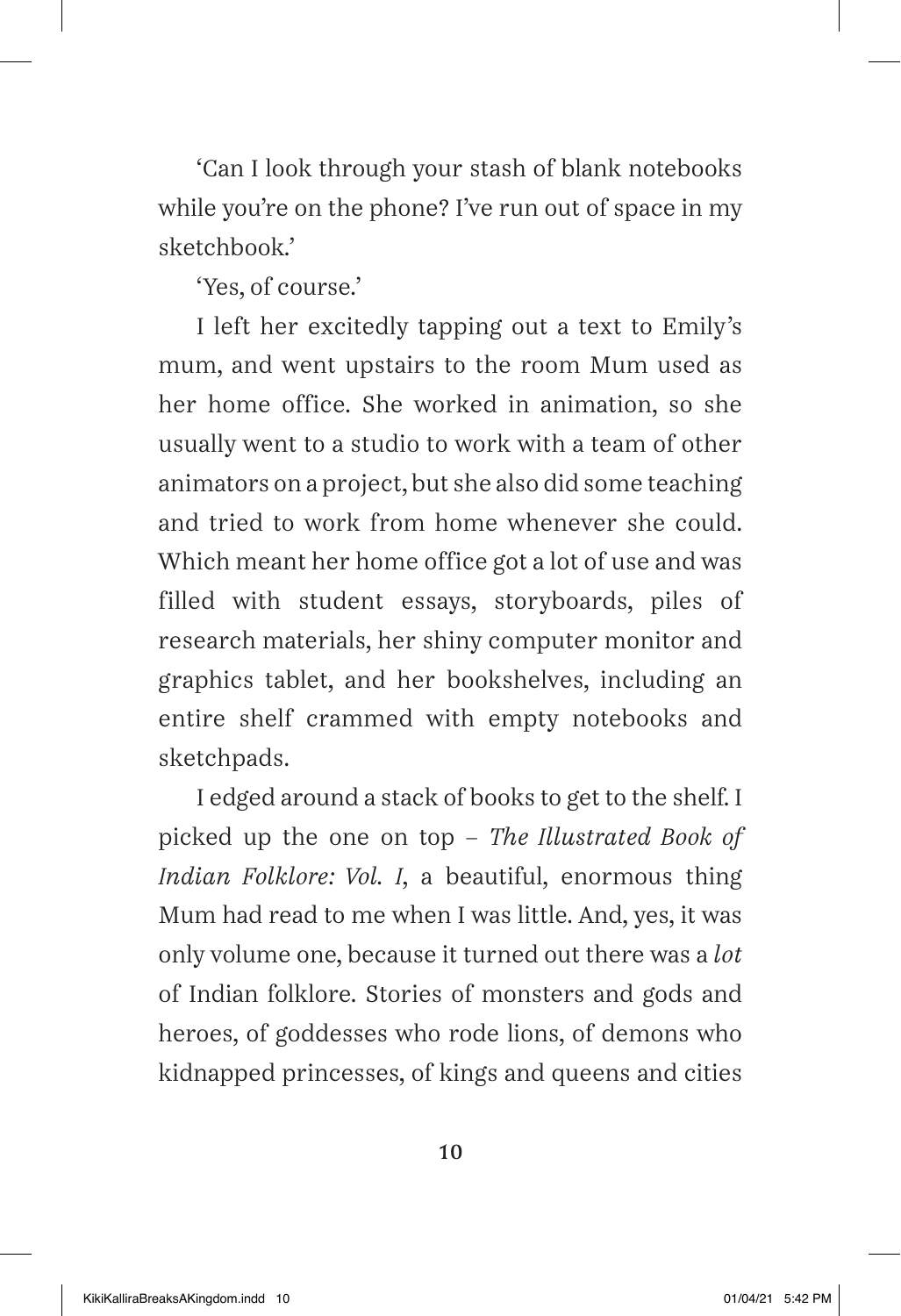and snarky jackals and, well, a whole lot more than that, too.

I'd loved those stories. They'd been special to Mum, stories she'd grown up with in Karnataka, in the south of India, where she'd spent half her life before moving here.

After putting *The Illustrated Book of Indian Folklore: Vol. I* back on the stack of books, I checked the shelf of empty notebooks. There were a few that would do the trick, but I kept looking for The One. Like a warrior choosing her sword or a witch choosing her wand, I, Kiki Kallira, had to choose my new sketchbook. It was not a task to be taken lightly. The wrong choice could prove to be the undoing of the universe!

And then I found it. It was beautiful, bound in white spirals, with two hundred thick sheets of clean white art paper. The cover was a perfect, soft buttery yellow, the exact colour of evening sunshine.

It had been so nice and uncomplicated to be a sunshine girl. Not so long ago, I had found it easy to fall asleep at night. I hadn't needed to search the whole house just because I'd seen a shadow out of the corner of my eye, and never got a scratchy feeling inside my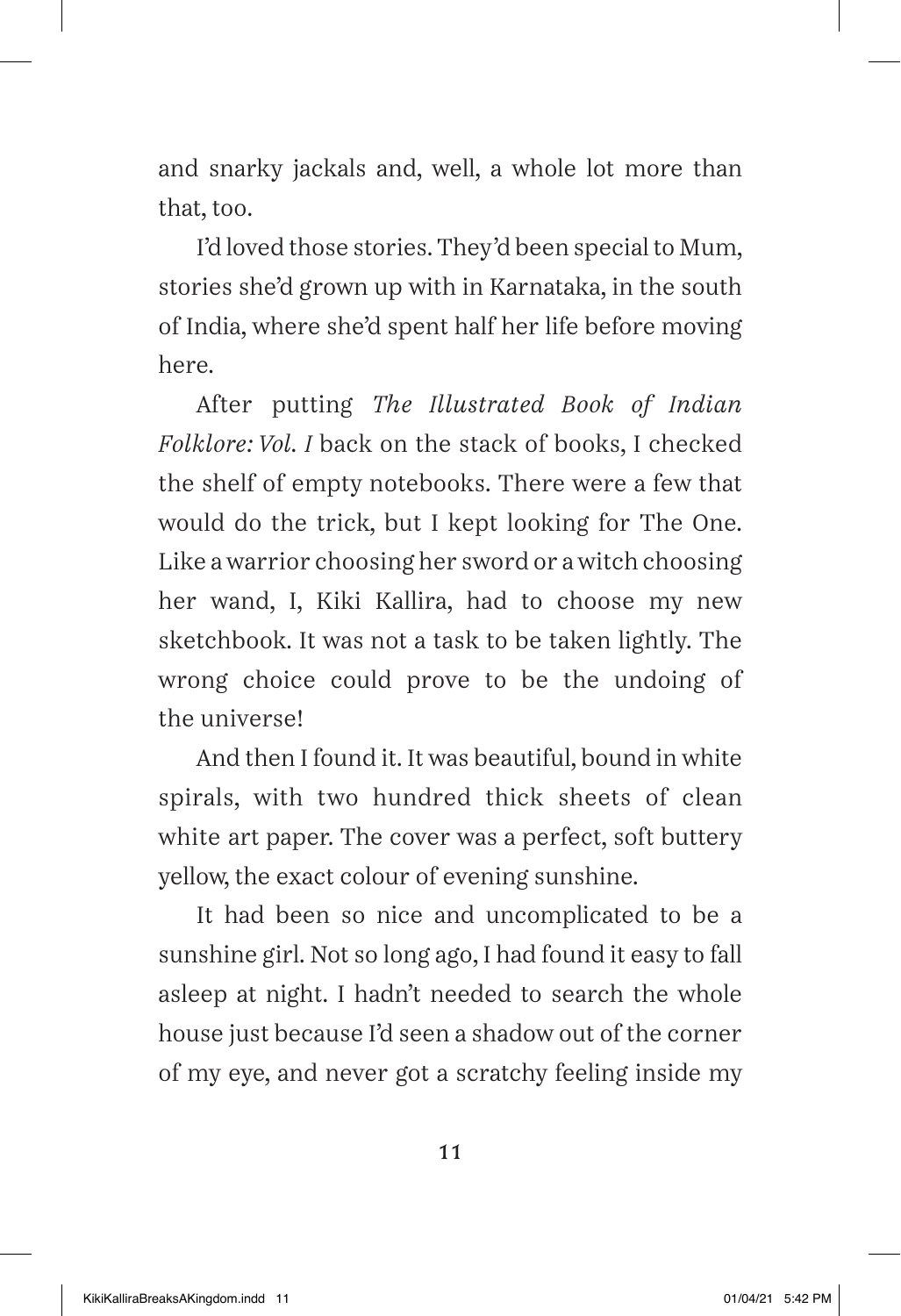brain when a book on a shelf had its spine facing in. Why wasn't I like that any more?

Maybe this *was* Something, after all. I knew this wasn't normal, but I couldn't help feeling like it was all my fault for not being stronger and braver. Why else would this anxiousness, this Something, sneak in and make itself so completely at home?

My eyes had filled with tears and I was clutching the yellow sketchbook so tightly my knuckles had gone white, so I turned quickly and went across the landing to my bedroom. Flopping down on to my rug with my box of art supplies, I opened my new sketchbook and started to draw the first thing that popped into my mind.

Monsters started to take shape on the first page. First the wolf from *Little Red Riding Hood*, then the Beast from *Beauty and the Beast*, and then an Asura – a huge, monstrous demon from Indian folklore. By the time I'd finished the pencil outline of the Asura, I felt calmer.

No, it was even better than that: as I stared at that third sketch, I felt the sudden, electric excitement you get when you have a totally brilliant idea.

One of the stories Mum had told me years ago, with my bedside lamp turned down low and *The Illustrated*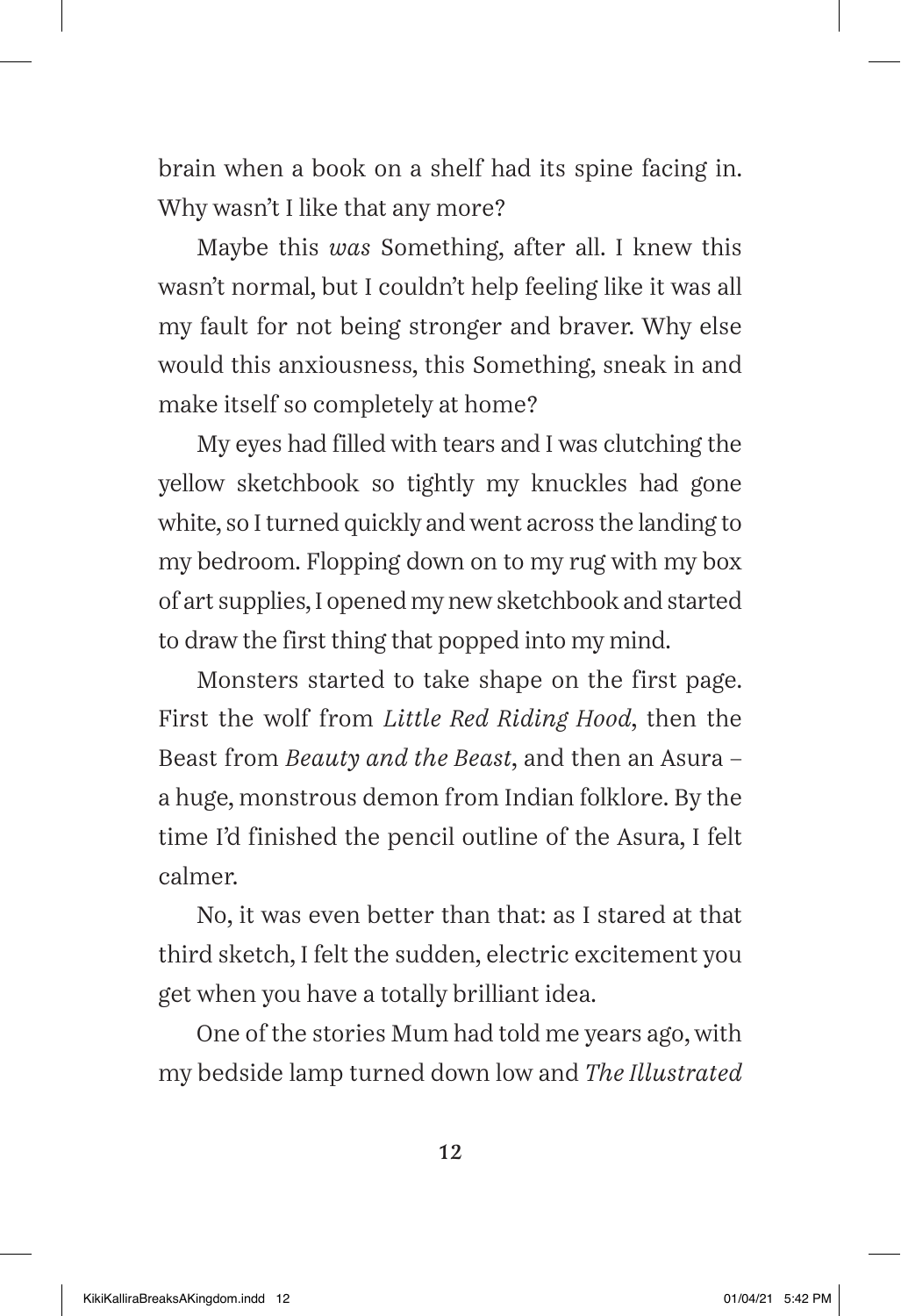*Book of Indian Folklore* on her lap, was the story of the Asura king Mahishasura. It went something like this:

Hundreds of years ago, long before India became the country it is now, there was a kingdom in the south called Mysore. It was a rich, golden city, with beautiful shining palaces, gentle hills, and lush green land.

Then Mahishasura came to Mysore. He was the cruelest and most powerful of all the Asuras. He killed the kings of Mysore and took the city for himself. The people resisted, but they were no match for him or his Asura army. They stole children from their beds, burned the crops and threw anyone who tried to fight back into deep prisons so that they never saw the sun again. And Mysore became a sad, dark place, where the people lived in fear and where all hope seemed lost.

The first question I'd asked when Mum told me the story was, 'But why didn't the gods stop him?'

In Indian folklore, the gods are always incredibly powerful, and three of them in particular: Brahma, the creator; Vishnu, the preserver; and Shiva, the destroyer. When I'd pointed this out to Mum, she rolled her eyes and said, 'If you keep your gob closed for longer than two seconds, Kiki, you might find out.'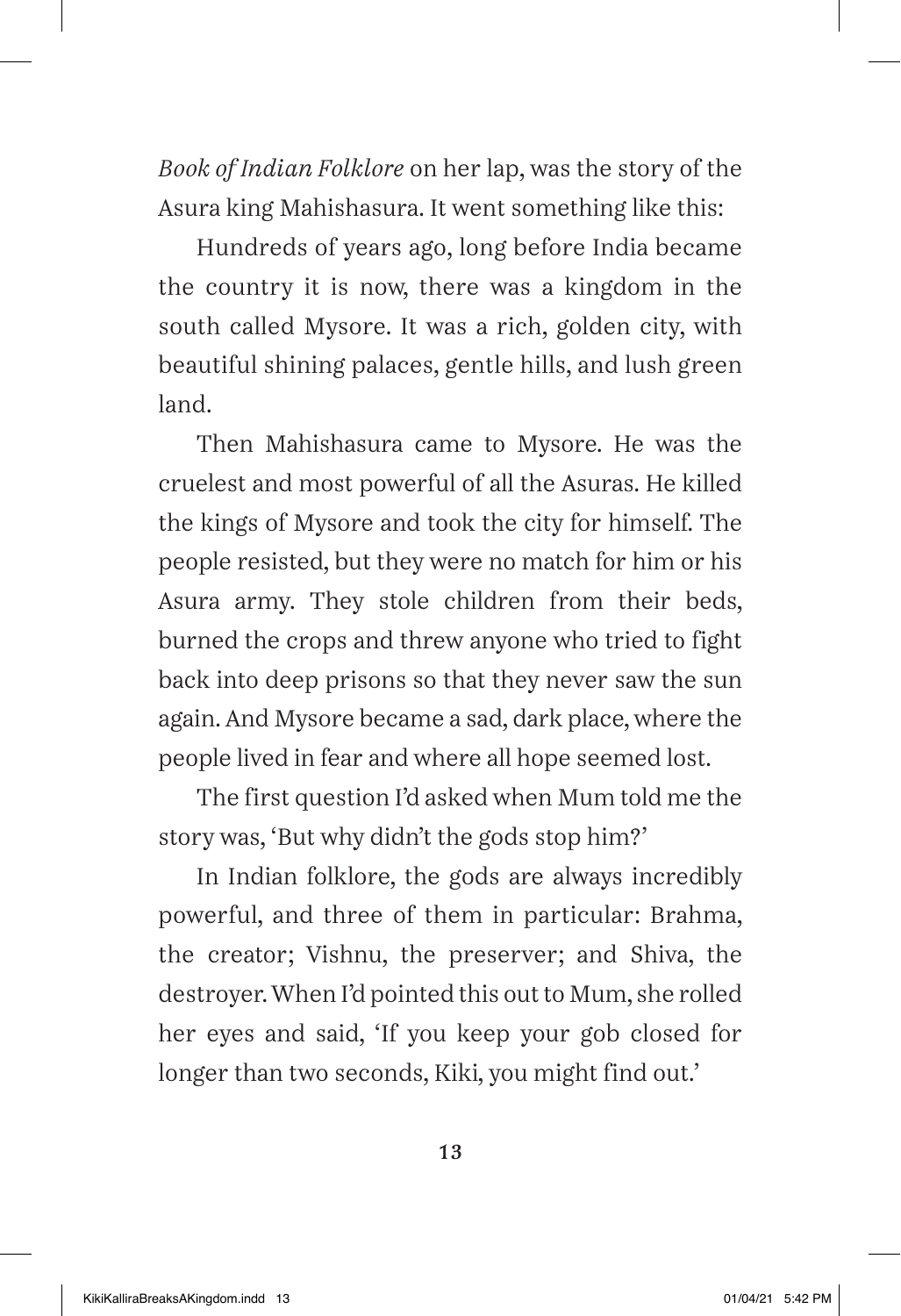Because, as it turned out, Mahishasura had a secret weapon. Before he came to Mysore, he had spent years praying to Brahma. Impressed with his persistence (and I guess because gods did this kind of thing all the time in the stories), Brahma had offered him a boon.

'I want to be immortal,' Mahishasura said.

'I can't do that,' Brahma replied. 'All I can do is make you so powerful that no god or man can kill you.'

Satisfied, Mahishasura accepted the gift. No god or man could kill him.

So when the whole destroying-Mysore thing happened, the gods were a *teensy* bit annoyed. They went to Brahma and demanded to know how they were supposed to defeat Mahishasura while he was protected by such a powerful boon.

'Well,' said Brahma, 'I said no god or man could kill him. Perhaps you should send a goddess.'

So the gods combined their power and created the warrior goddess Chamundeshwari, who was every bit as awesome as she sounded. She rode into Mysore on the back of a great lion and, at the foot of the hills, she and Mahishasura had a long, bitter battle. In the end, she won. She killed the demon king and saved Mysore. Yay!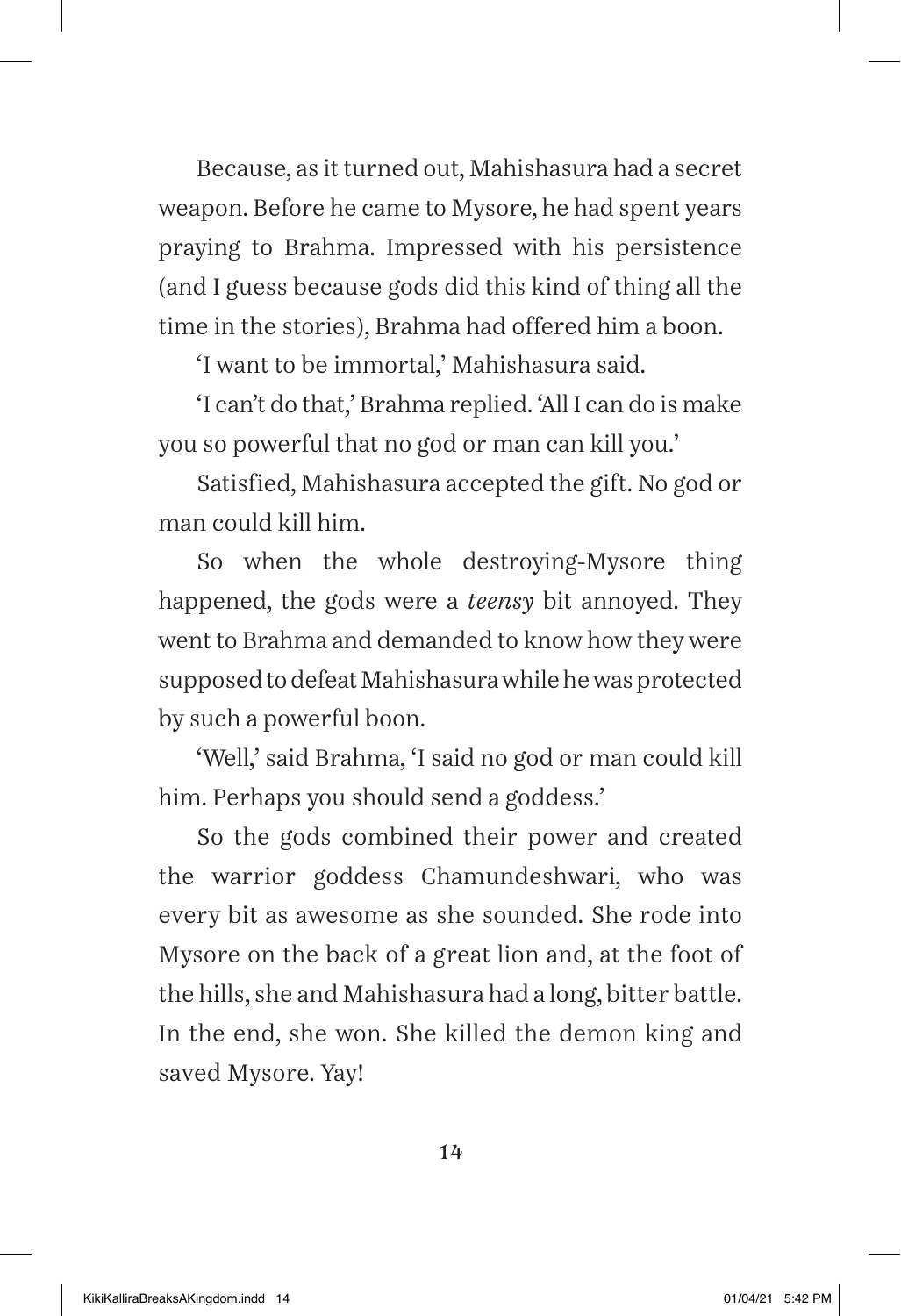To show her how grateful they were, the people of Mysore gave the hills a new name in her honour. They called them the Chamundi Hills. ('The next time we visit Granny and Gramps,' Mum said, 'I'll take you to Mysore to see the real Chamundi Hills. You can even see a statue of Mahishasura and a temple for Chamundeshwari at the top!')

It was a fun story. Just a story. Much like Zeus and Thor and Osiris, Mahishasura had never *really* existed. I sometimes liked to think they had all been around once, because mythology was so cool, but I was eleven years old and I kind of knew myths were just myths. Jackals didn't talk, the sun wasn't pulled across the sky by a god in a chariot, and Asuras weren't real.

And the totally amazing idea I had right then, with the yellow sketchbook open in front of me, was to create a Kiki version of the old city of Mysore and retell the story of Mahishasura my own way.

I sketched quick, sharp lines with my pencil, went over them in black ink and filled the shapes in with shades of cream, white, gold and red. Mysore Palace sparkled back at me from the paper, almost exactly like the one I had seen in the real city the last time Mum and I visited India. It was so warm and alive that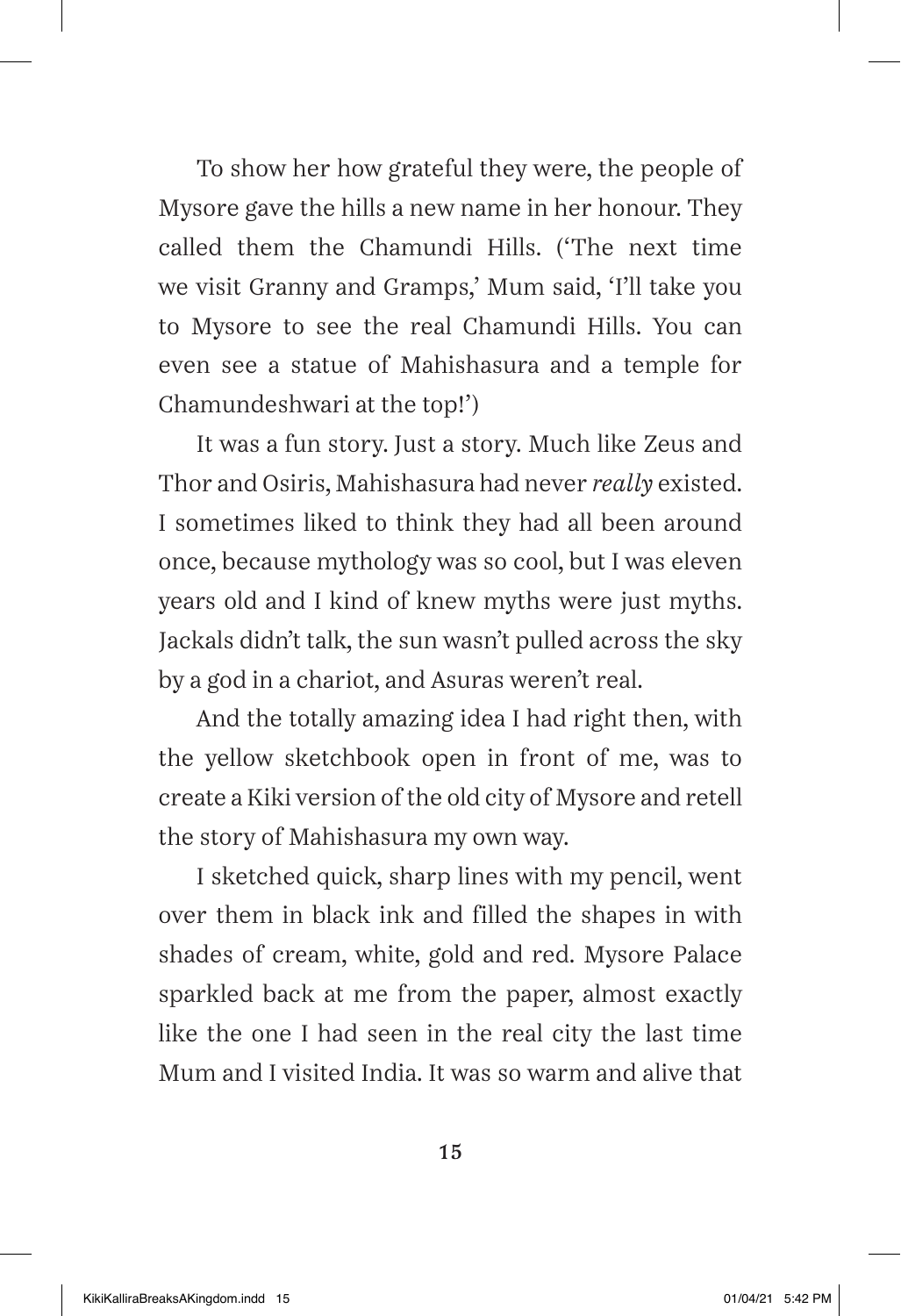I could almost hear the birds and feel the heat of the sun.

I drew outwards from there, taking pieces out of the story Mum had told me and jumbling them up with my own whimsical ideas. I drew palaces and clockwork trains, outdoor markets and rainbow houses. Red London double-decker buses and jackals in deep, dark woods. Cobblestone streets and lush green hills. A circus that never stopped, a castle in the sky. Sketch after sketch after sketch. Black ink and vivid colours. My hand cramped and my neck ached, but I barely noticed because I was so excited about the world growing right in front of me. *My* world.

I'd been having so much fun with my weird, perfect, patchwork Mysore that I didn't really want to ruin it by introducing Mahishasura and his army of demons into it. But all good stories need an enemy the heroes have to fight, right?

I started with his head. Mahishasura was a buffalo demon, so I drew a pair of thick, curled horns. It took me a little while to get the pencil lines just right, but once I was happy with them, I inked them in with bold, black strokes.

And that was when the real world got weird.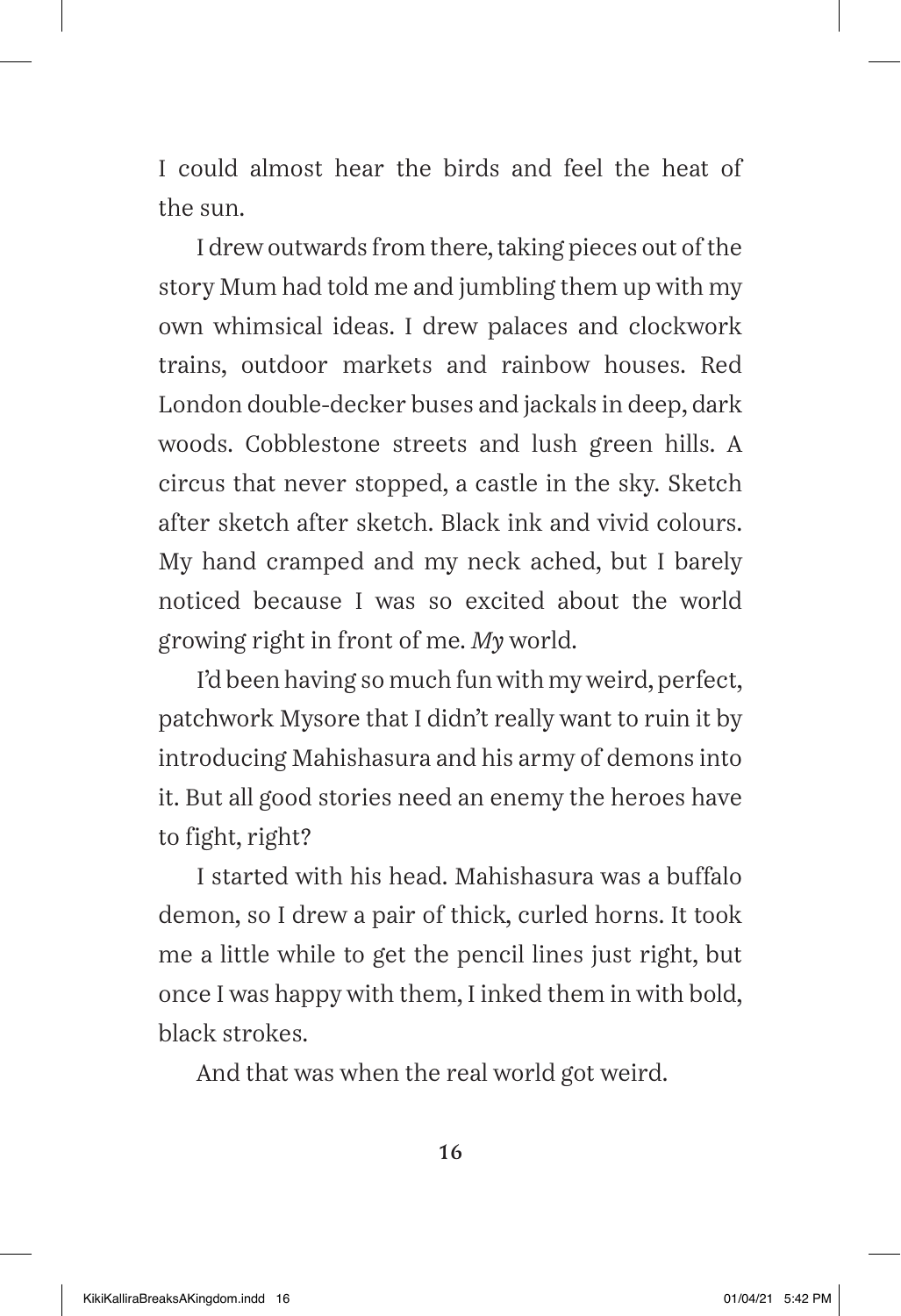At first, it just felt like I was on a train. A bit rumbly, but fine. Then the rumble got rumblier and my whole bedroom shook. I looked up in time to see an empty cup rattle violently on my desk. My coloured pencils rolled away from me. The cup crashed to the floor.

The sky outside my window went dark. Not night-time dark, but the dark of storm clouds. They gathered and swept across the sky, churning in time to the rumble of the earth.

Somewhere below, Mum's voice called my name in alarm. I looked out of the window and saw that beyond our back garden, the river was choppy and frothy, like the waves on an ocean. A boat rocked back and forth while water splashed over the tall sides of the riverbank.

Then, abruptly, it stopped. Just like that. The room went still, the skies cleared, the sun came back out and the river went quiet.

'Kiki?' Mum was out of breath as she appeared in the doorway of my room. 'Are you OK?'

'What *was* that?'

'An earthquake, I think,' she said, perplexed.

Of course, it hadn't been an earthquake at all, but we didn't know that then. We didn't know that the